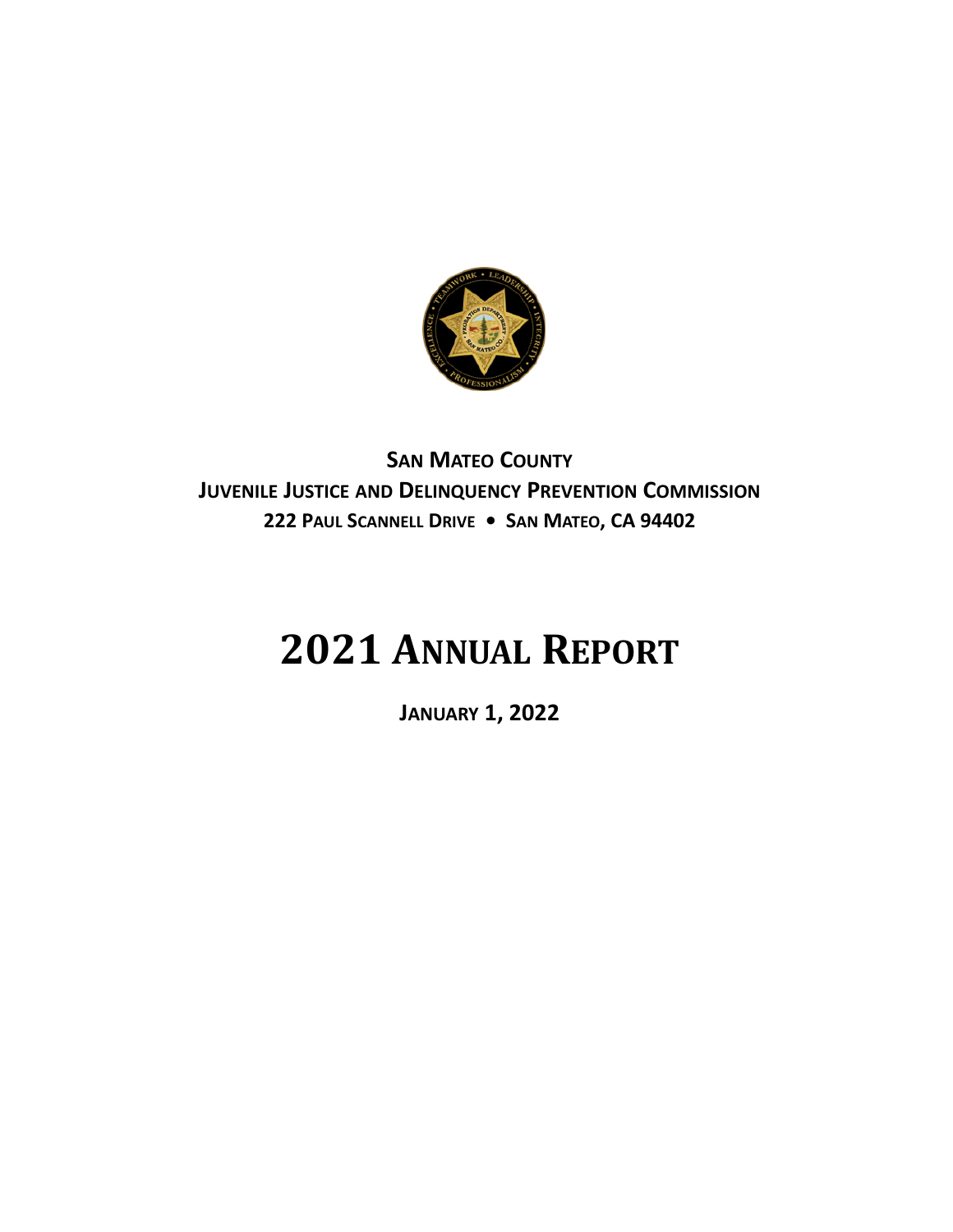# **Contents**

| <b>Executive Summary</b>               | 1            |
|----------------------------------------|--------------|
| <b>IIDPC Authority</b>                 | 1            |
| <b>Commission Membership</b>           | $\mathbf{2}$ |
| <b>Strategy</b>                        | 5            |
| <b>Projects</b>                        | 5            |
| <b>Inspections</b>                     | 9            |
| <b>Speakers</b>                        | 10           |
| <b>Cross-Functional Representation</b> | 10           |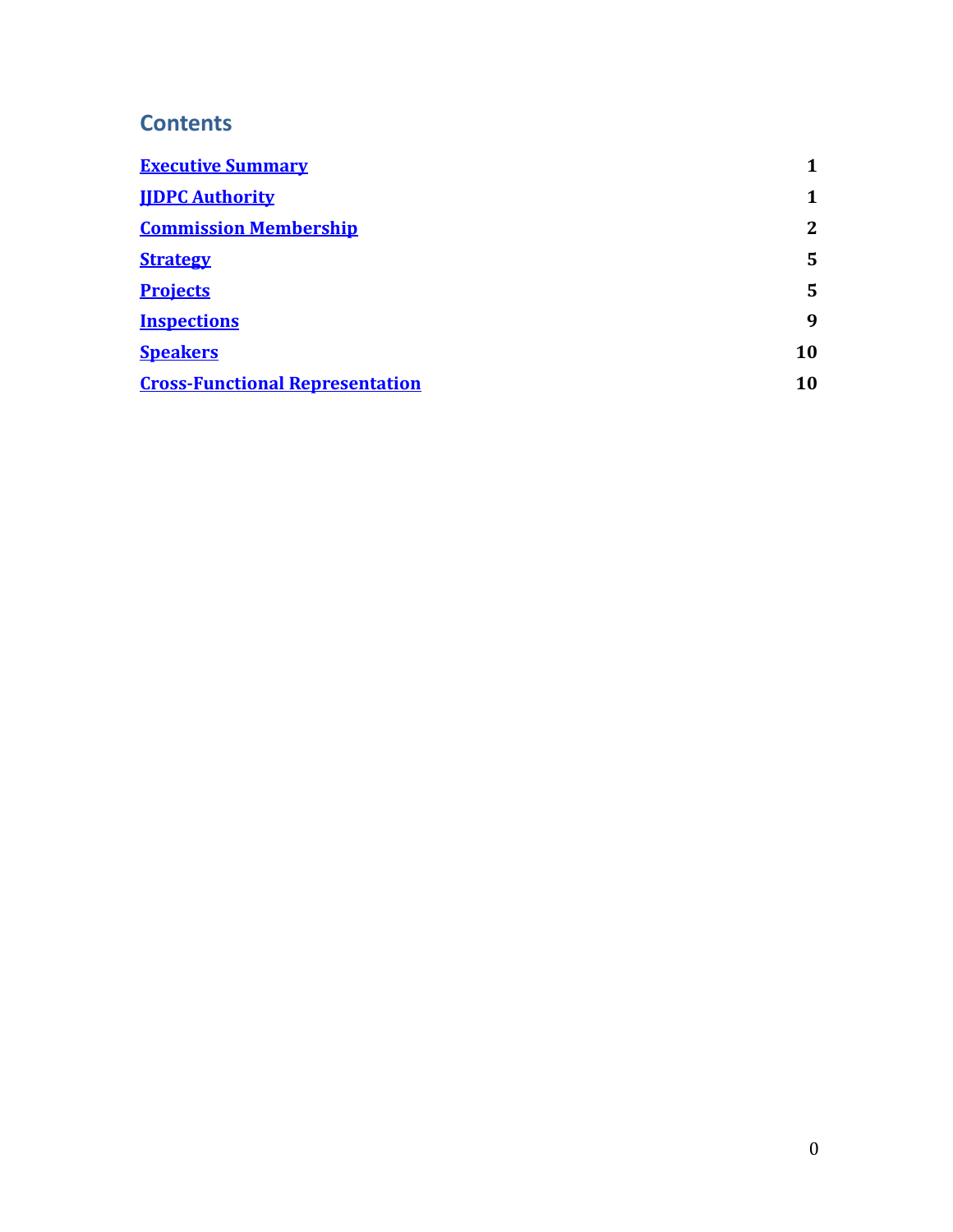## **Executive Summary**

In 2021 the San Mateo County Iuvenile Iustice and Delinquency Prevention Commission (JJDPC) continued to focus on:

- putting a greater emphasis on delinquency prevention;
- reaching out to underserved communities and those who serve them; and
- updating the 2020 strategic plan for 2021 to guide our work.

The IJDPC approved an updated Strategic Plan and new projects aligned with our aspirations for San Mateo County in January 2021. Six projects were new and three projects were carried over from the prior year. During the year, we successfully completed all milestones for four of the projects: Advocating for Alternatives to Incarceration, Analyzing After School Programs for Elementary and Middle School Children, Creating a Dashboard to Monitor Juvenile Justice Data, and Analyzing Lessons Learned for COVID-19. We continue work on the other projects and were able to add two additional projects during the year.

In January 2021 the Commission's new structure went into effect. The new structure improved the Commission's effectiveness, better defined roles, and allowed for a more equitable distribution of work. The new structure includes a Vice-Chair, Membership and a Vice-Chair, Administration. New roles include a legislative coordinator, marketing coordinator, social media coordinator, police department liaison, project leads and community ambassadors.

The institutional inspections were conducted between July 21, 2021 and August 24, 2021. The IJDPC inspected the Youth Services Center (YSC), Camp Kemp, Canyon Oaks Youth Center, and the schools associated with all three of these facilities. This year the IIDPC asked the facilities to provide a response to the IIDPC recommendations within 45 days of receiving the final inspection. The facilities were very responsive to this request and many of them made recommended changes before receiving the final version of their inspection report.

# **JJDPC Authority**

San Mateo County's IIDPC is a combination of a state-mandated, court-appointed Juvenile Justice Commission (JJC) and a Board of Supervisors-appointed Delinquency Prevention Commission. Resolution No. 070307 of the San Mateo County Board of Supervisors established the combined JJDPC as of August 4, 2009.

California Welfare and Institutions Code (CWIC) Sections 225-232 mandate that each California County shall have a IIC. The duty of the IIC is to inquire into the administration of justice in the juvenile courts of the county or region in which the commission serves. The JIC inspects any publicly administered institutions in the county at which juveniles are held. It also inspects any County jail or lockup that has confined any minor for more than 24 hours in the previous calendar year, and may inspect any group home located in the county that serves county wards.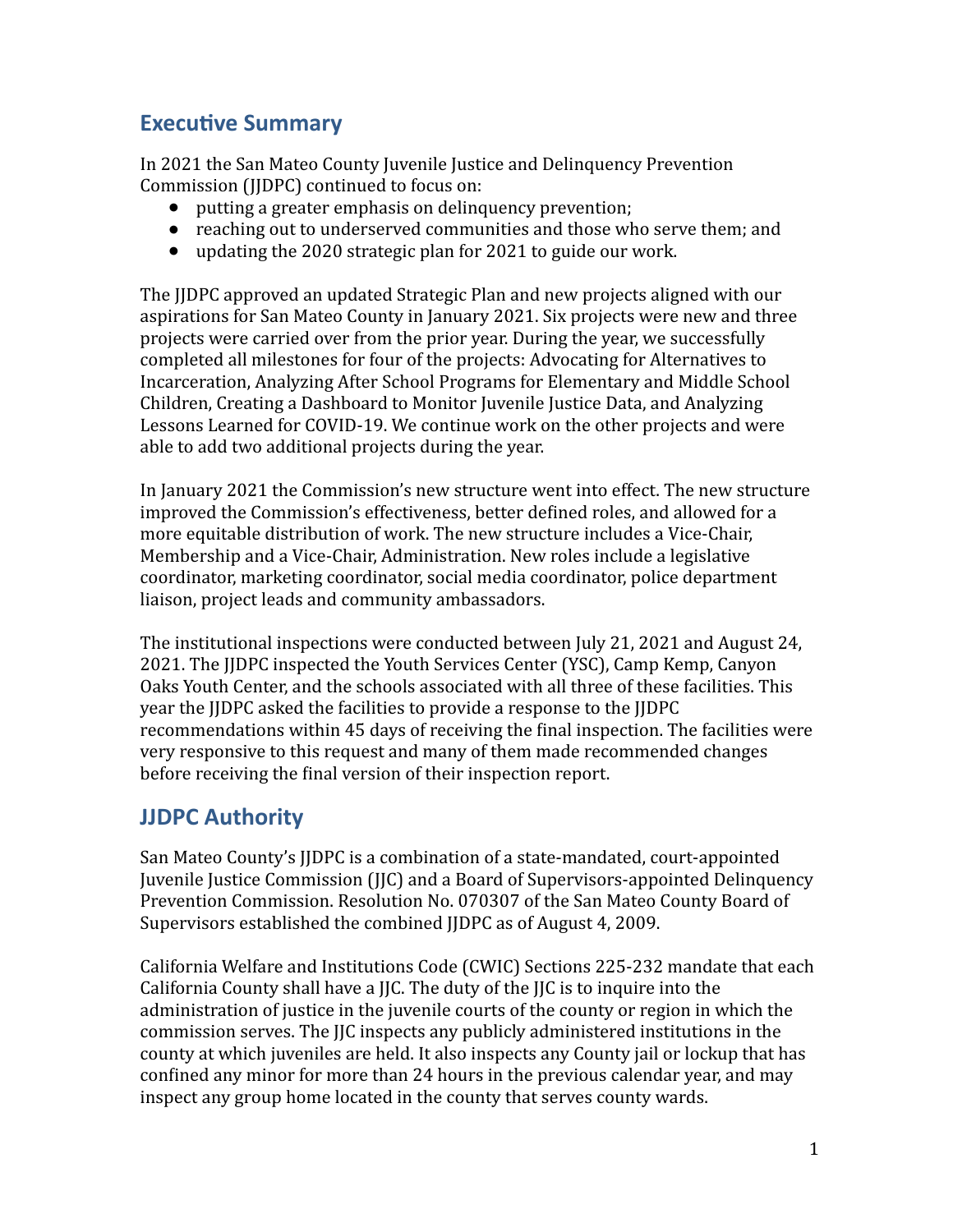CWIC Sections 233-236 authorizes a county's board of supervisors to establish, support, and maintain a Delinquency Prevention Commission, of not fewer than seven citizens, to coordinate on a countywide basis the work of governmental and Non-Governmental Organizations (NGOs) engaged in activities designed to prevent juvenile delinquency.

# **Commission Membership**

The IIDPC is required to consist of at least seven and no more than 15 members. Two seats are to be occupied by individuals between 14 and 21 years of age, if such individuals are available. As of December 31, 2021, the Commission was composed of the following 12 commissioners:

- **Antoinette (Toni) Barrack, Co-Chair** is a retired corporate executive with experience in finance, planning and administration. She has served on boards of several Bay Area nonprofit organizations and has actively volunteered to promote conflict resolution, community engagement, and the value of nature to educate and inspire youth. As a co-chair of the JJDPC, she is dedicated to engaging a wide variety of stakeholders and partners in a collective effort to understand why youth enter the juvenile justice system and the most effective means of prevention and rehabilitation.
- **Debora Telleria, Co-Chair** is a retired marketing and business development executive. Since retiring she has focused her energy on helping marginalized youth. She started her community service as a Court Appointed Special Advocate (CASA) for youth in the juvenile justice system. In addition to her work as a cochair on the IIDPC, she also volunteers as a law program facilitator for Fresh Lifelines for Youth (FLY); as a tutor for Reading Partners; and a candidate evaluator for the Peninsula College Fund.
- **Rebecca Flores, Vice-Chair, Administration** is a Human Resources professional at Stanford University. She obtained a Bachelor's degree in Sociology, Community and Criminal Justice and a Master's degree in Public Admin. While in grad school she wrote a policy recommendation for San Mateo County's Sheriff's Office on how to implement evidence-based programs in jails to reduce recidivism rates. Since then, she has been very involved in finding resources to support her recommendation. She started her work by joining the San Mateo County Youth Commission, then joined the Commission on the Status of Women and is now a JJDPC Vice Chair. She is committed to serving and educating her community, advocating for underserved youth, and providing rehabilitative resources that will support the youth in our juvenile justice system.
- Melissa Wilson, Vice-Chair Membership is a former high school teacher, interior designer, and has been volunteering with at-risk youth for the last 17 years through programs at the Youth Service Center and in the community. Her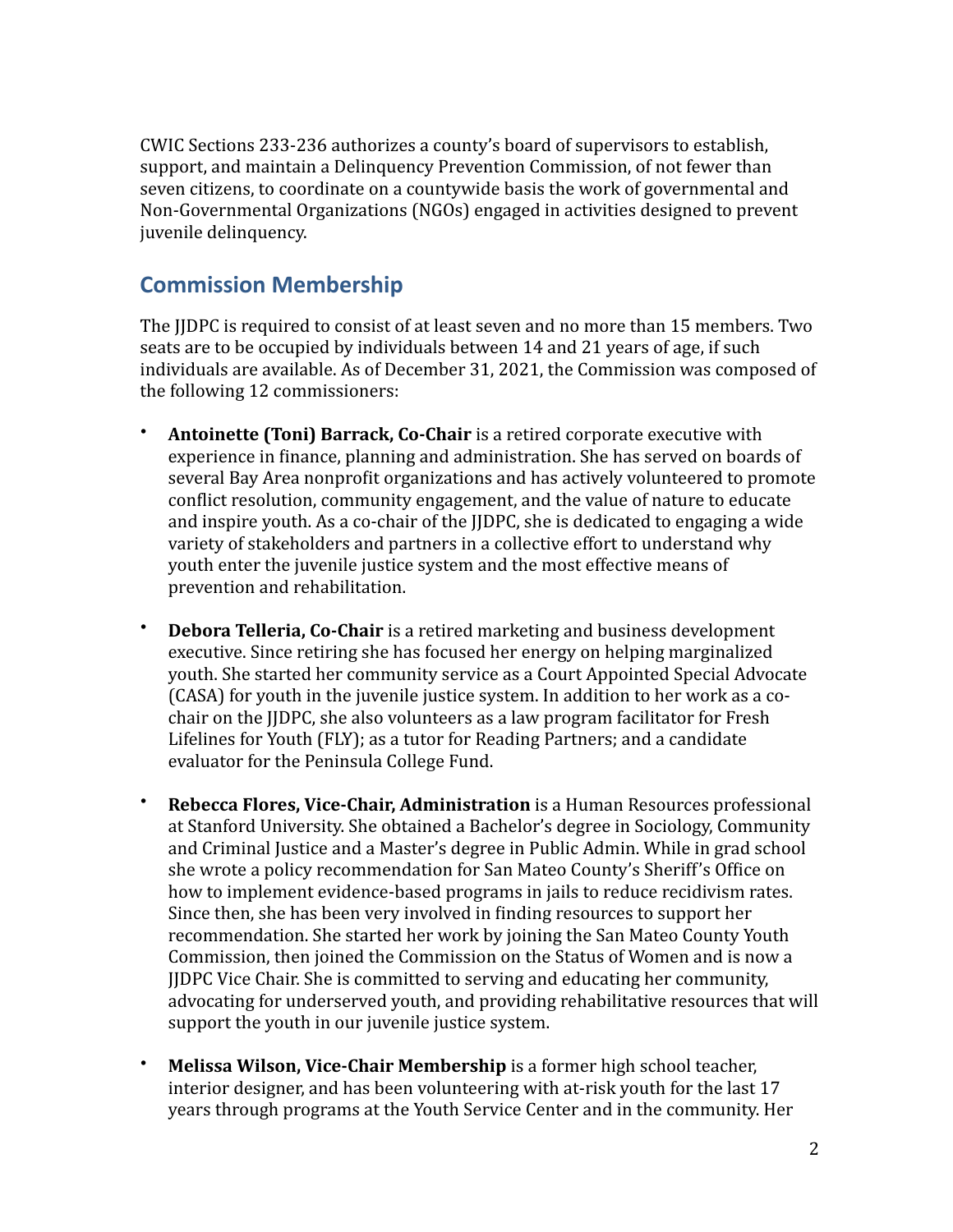interest in juvenile justice started as a high school student. She served on the Santa Clara County Juvenile Justice Commission and saw the limitations in opportunity for court-dependent youth. Her interests are in ensuring that a "system" will support the well-being of youth individually. She is committed to providing youth and their families with resources and information to empower them in what can be a very discouraging experience.

- Monroe Labouisse is the incoming Chair for 2022. He is a former Silicon Valley executive who is now dedicated to civic and political projects. His tech company jobs included running Customer Service and Trust & Safety for Airbnb, and Consumer Protection for eBay and PayPal. He is now a Mentor to young men on probation through CASA of San Mateo, where he is also a Peer Supervisor, and he is a Mentor through Peninsula Bridge, which supports underserved teens aspiring to go to and complete college. On the IIDPC, Monroe works on mental health and substance abuse program access for at-risk youth.
- **Karin Huber-Levy** is the incoming Vice-Chair, Administration for 2022. She has a background is in corporate law, with experience working in both in-house and private practice, including acting as General Counsel and Corporate Secretary to a major pharmaceutical corporation. She has lived and worked in Canada, the UK, US, and Germany, and has a deep respect and affinity for working with diverse groups and cultures. As a volunteer, she has focused on working with students and is committed to supporting access to education and development opportunities for all youth. As a Commissioner, Karin is committed to advocating for alternatives to youth incarceration and equitable access to diversion programs.
- **Rocsana Enriquez** is the incoming Vice-Chair, Membership for 2022. She is a mother of two, was born and raised in Redwood City/North Fair Oaks. She is a formerly incarcerated youth who went through the juvenile justice system in San Mateo County. Rocsana went on to receive her BA in Justice Studies from San Jose State University and become a compassionate leader in her community, focusing on the education and mental health of youth, especially those involved in the justice system. She teaches mindfulness, yoga, and writing to young girls with the Art of Yoga Project and works as a business development program manager with Able Works, an organization focusing on economic justice. Rocsana's vision is to heal communities and bring people together for the best interest of children.
- **Paul Bocanegra**, is the cofounder of Reevolution Group, a human rights watch officer for the Children's Division of Human Rights Watch, and a certified drug and alcohol counselor. Paul was sentenced to life without parole when he was 16 years old and served more than 25 years in adult prison. He describes himself as a survivor of Juvenile LWOP and the California prison system. Today Paul works to reform the juvenile criminal justice system by sharing his experiences and struggles within the juvenile and adult systems and institutions.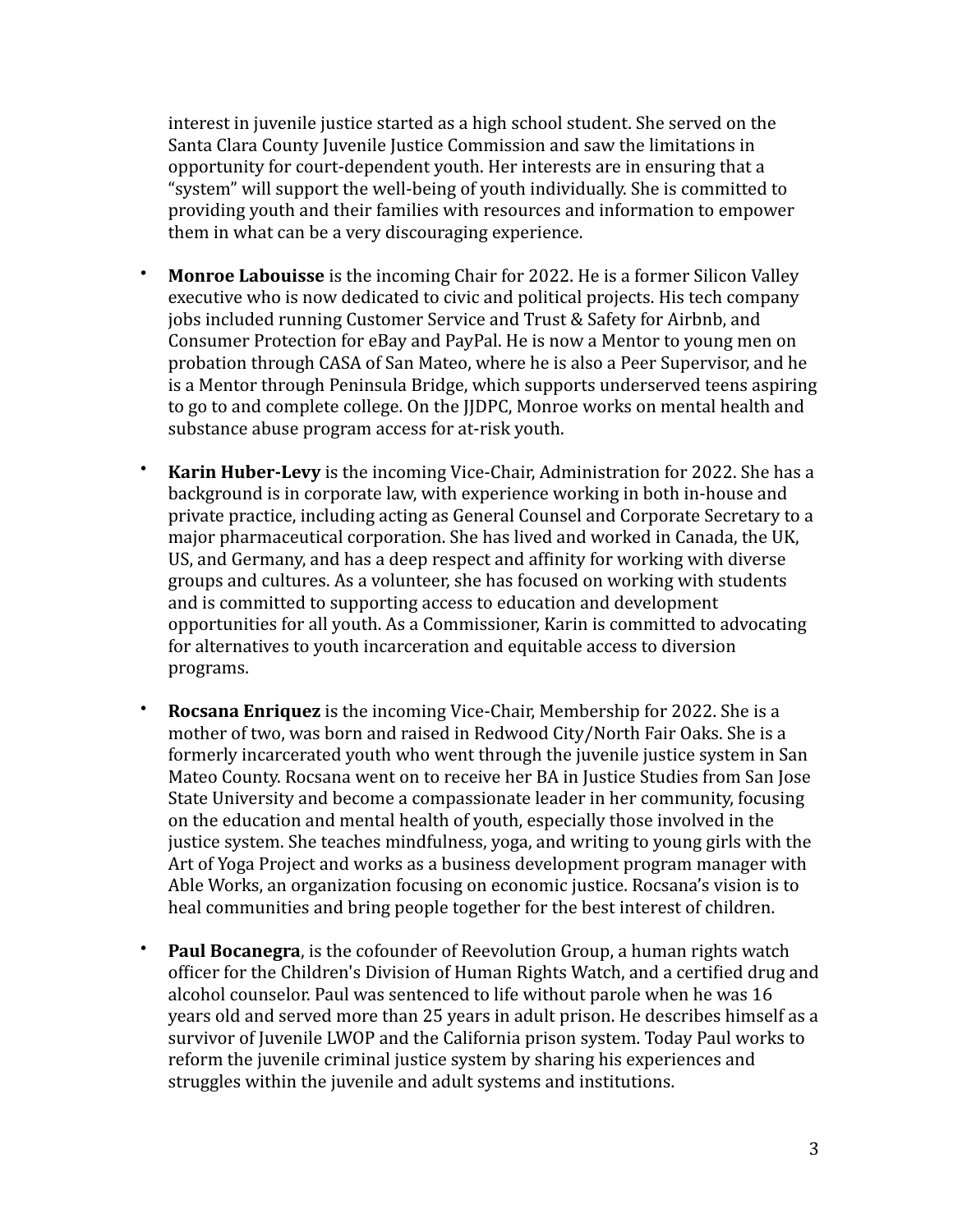- **Sathvik Nori** is a student at Stanford University. He joined the IJDPC after witnessing the injustice present in school discipline that results in the school to prison pipeline. He is interested in issues surrounding education, especially in Juvenile Hall.
- **Johanna Rasmussen** has been advocating for youth and families in San Mateo County for over thirty years. Her advocacy work in the San Mateo County Juvenile Justice System began when her own daughter entered the system at the age of 13. Johanna has worked both locally and on the state level to increase funding for community based mental health, substance abuse, and dual diagnosis programs and services for youth and adults. In addition to her criminal justice reform work, Johanna advocates for underserved community members and families on issues relating to housing, special education, disability, employment and seeks to increase equity and improve transparency at all government levels. Johanna is Chairwoman of the Farm Hill Neighborhood Association in Redwood City and coordinates the Confirmation Program at Our Lady of Mount Carmel Parish.
- **Susan Swope** retired as Deputy Director, International Information Integrity Institute at SRI Consulting. She is an active volunteer committed to social justice. She is a Lay Chaplain for the San Francisco Archdiocese, leading communion services at the Youth Services Center, and a mediator for the Peninsula Conflict Resolution Center and the Superior Court's Juvenile Offender Mediation Program. She served on the board and co-chaired the Restorative Justice Committee for the Society of St Vincent de Paul. Susan has also facilitated Alternatives to Violence Workshops for the incarcerated as well as the general community. She is committed to helping youth meet and overcome their challenges to lead successful, productive lives.
- **Austin Willis** is a junior at Crystal Springs Uplands School. He currently serves as the Head of Outreach for the Santa Clara County Peer Court and as a youth advocate for the Marin County Peer Court. Additionally, Austin chairs the Education and Economic Development Subcommittee of the San Mateo County Youth Commission. As a commissioner and in his other positions, he hopes to continue to advocate for restorative processes that support his fellow Bay Area youth by maintaining youth attendance in educational systems and diverting them from the school-to-prison pipeline.

During the year, the IIDPC welcomed five new members including: Rocsana Enriquez, Karin Huber-Levy, Victor Lecha III, Johanna Rasmussen, and Austin Willis. The IIDPC approved two additional applicants in  $Q4$  2021. We anticipate Court and Board of Supervisor approval and their swearing in during January 2022. There were three resignations from the JJDPC during 2021, including: Victor Lecha III, Sonoo Thadaney and Doug Winter.

Ameya Nori and Alex Parikh-Briggs are the current IIDPC liaisons from the Youth Commission.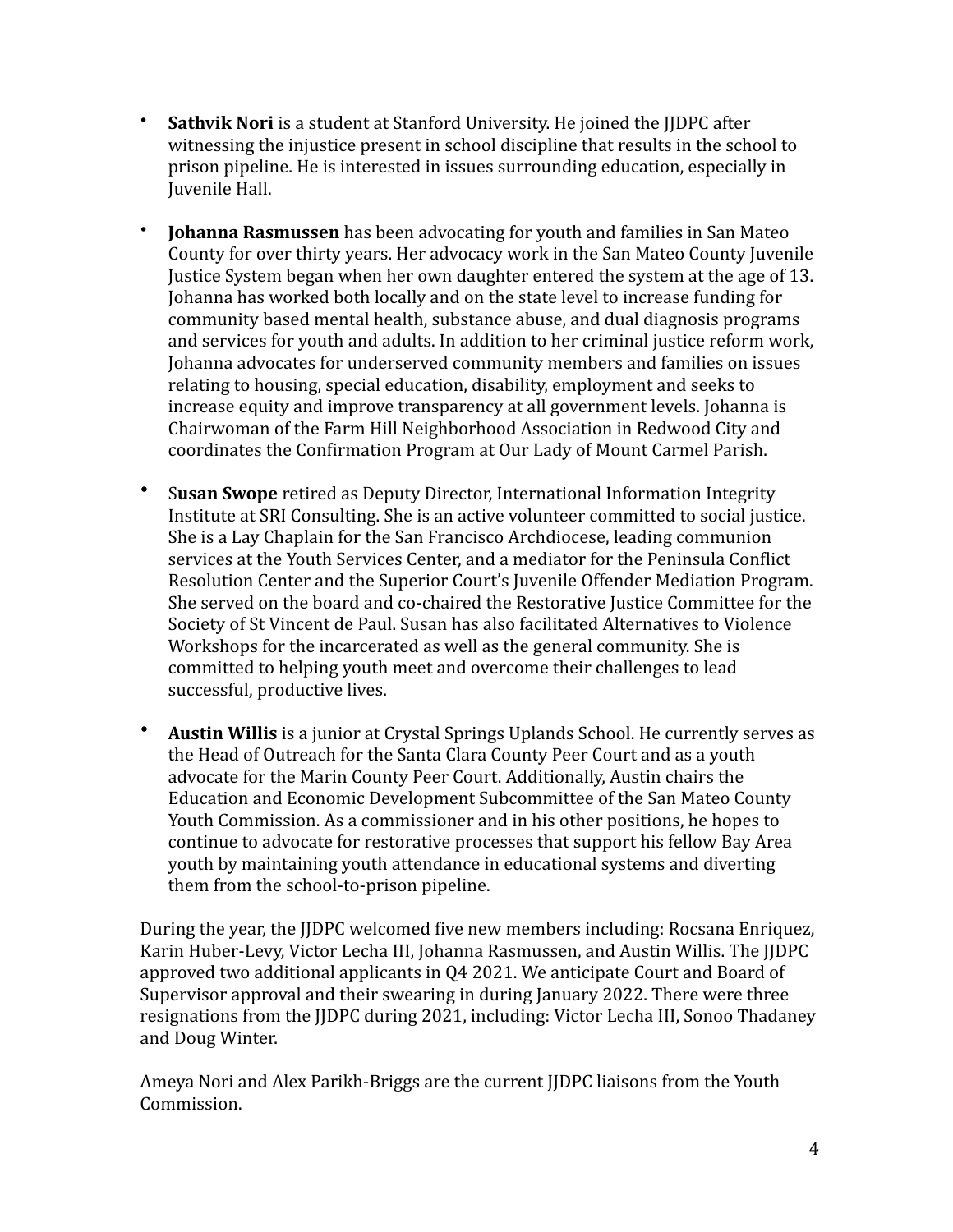# **Strategy**

The IJDPC began a multi-year Strategic Plan in May 2020 and refreshed the strategy in January 2021. The Aspirations in the Strategic Plan help us to focus our efforts and to choose projects that will help move us closer to fulfilling them. The Aspirations for our Community are:

- 1. The voices of communities most likely to be affected by the juvenile justice system are heard regularly by the San Mateo County Board of Supervisors and other elected officials in the county.
- 2. Every youth who comes into contact with the San Mateo County juvenile justice system has convenient, affordable access to appropriate transitional, mental health, and substance abuse programs.
- 3. All elementary and middle school children in at-risk neighborhoods in San Mateo County have convenient, affordable access to programs that support and supervise them after school and provide services to address early childhood trauma as needed.

At the January 26, 2021 JJDPC meeting nine projects were approved for 2021, including six new projects and three projects carried over from 2020. The projects are categorized by aspiration below. In addition, two new projects were added during the year.

# **Strategic Projects**

## **Making Communities' Voices Heard by Elected Officials**

## **Communicate Regularly with Elected Officials (continuing from2020)**

The Commission seeks out opportunities to communicate directly with the Board of Supervisors and other elected officials in San Mateo County so that voices in underserved communities are heard by elected officials. Strategies include giving underserved community members opportunities to communicate directly with, and Commissioners communicating their concerns to, elected officials. Becoming familiar with legislative priorities at city and county levels, learning how things get done in city and county governments, and identifying key players are necessary activities in this project.

**Year End Status:** In the second year of this project, the team met with City Council members from South San Francisco, San Mateo, and Redwood City; trustees from the SMUHSC and the SMC School Board; the Mayor of San Carlos and Deputy Mayor of San Mateo.

**Outreach to Underserved Youth and Their Families (NEW in 2021)**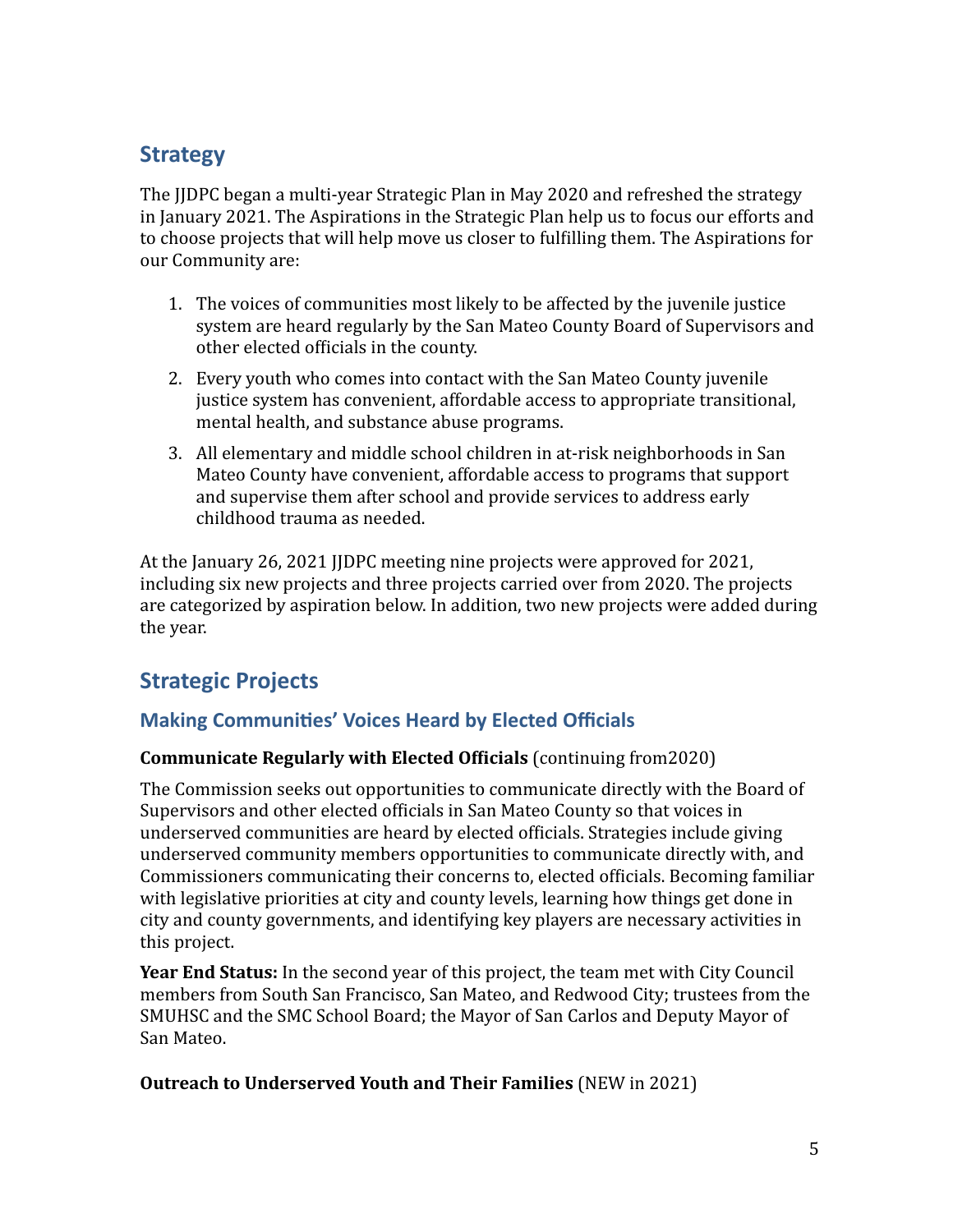This project reaches out to youth and families in underserved communities to better understand their needs and concerns. Their feedback helps direct the work of the San Mateo County IIDPC going forward. Outreach opportunities include attending and presenting at local community meetings in underserved communities, whether via videoconference or in-person when possible; researching the viability of a youth council for youth on probation; holding Commission meetings in underserved communities; and holding focus groups with underserved communities. Underserved communities are those described by the Community Collaboration for Children's Success initiative (CCCS) as high on its Youth Need Index; they include, amongst others, North Fair Oaks/Redwood City, South San Francisco, East Palo Alto, the northeastern part of San Mateo, and Daly City.

**Year End Status:** The team met with Probation to discuss the possibility of creating a Youth Advisory Council (YAC) and showcased FLYs YAC program at a JJDPC meeting. The possibility of monthly meetings in underserved communities will be reassessed after COVID-19 restrictions have been removed.

## **Recruit More Youth Commissioners** (continuing from 2020)

We have completed the initial phase of this project. Rather than an ongoing project, it is now the permanent responsibility of the IJDPC's Vice Chair, Membership. IJDPC goals are to recruit youth commissioners, especially those who have interacted with the juvenile justice system and to better understand their experiences and needs. We will be partnering with community-based organizations (CBOs) and others who regularly interact with this population to identify and recruit youth commissioners. The Commission should have at least one youth Commissioner with experience in the justice system at all times.

## **Providing Substance Abuse, Mental Health and Transitional Services**

## **Advocate for County Task Force on Alternatives to Youth Incarceration** (NEW in 2021)

In 2019, the IIDPC sent a letter to the San Mateo County Board of Supervisors requesting that they convene a task force to discuss alternatives to youth incarceration. The Board of Supervisors did not act on that request, but with the outreach in 2020 to the Board of Supervisors, the Commission learned there was an opportunity to revisit this request. The leads for this project worked to advocate for such a task force. The Commission representatives on the task force are drawing on all of the work of the Commission and its various projects to inform the discussion on the task force.

**Year End Status:** JJDPC worked with the Board of Supervisors and staff to write a resolution for consideration by the Board. The resolution to consider YSC reforms was passed by the Board on October 5, 2020. JJDPC approved the selection of Commissioners Labouisse and Bocanegra to serve on the task force.

#### **How Can We Benefit from Lessons Learned During COVID-19?** (NEW in 2021)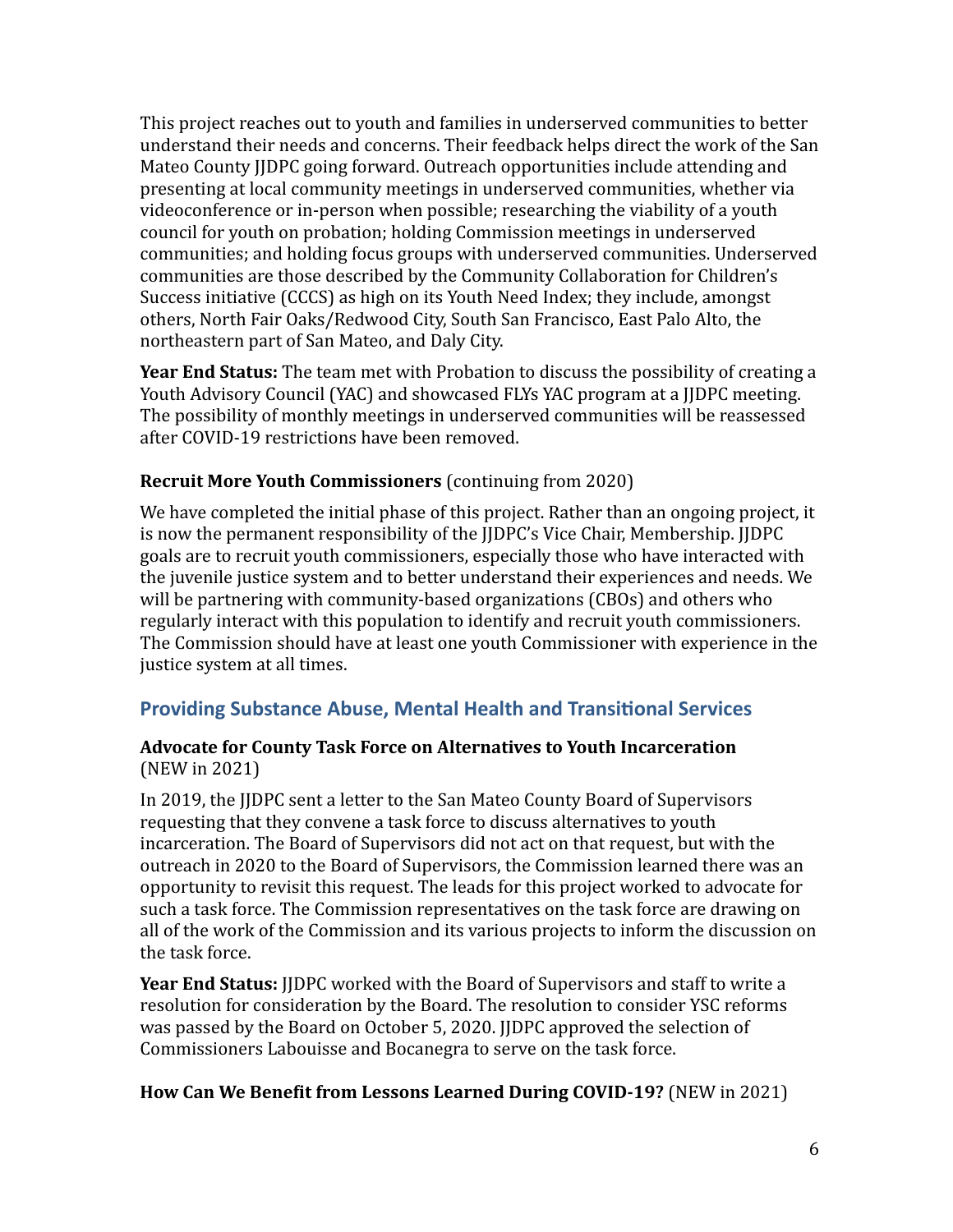This project explored the changes in policing tactics, judicial sentencing and detention procedures caused by the COVID-19 pandemic. Project leads looked at arrest rates, types of crimes, sentencing, time in detention and recidivism among youth in the year before COVID-19 and during the COVID-19 pandemic. They also met with the Juvenile Judges, Probation, police departments and the Sheriff's Office to explore whether or not some of the changes to policies and procedures that resulted in fewer youth being arrested, fewer youth in custody and shorter sentences could become permanent. The project leads produced a report on their findings and analyzed which changes are feasible and which ones are not. It outlines why some changes are not feasible, and what it would take to make these changes permanent.

**Year End Status:** The IIDPC approved the completed COVID-19 report in July 2021. Recommendations were made regarding future booking policies, returning to prior food service systems, providing youth with a COVID-19 education campaign. expanding use of education technology, medical screening, and conducting IJDPC meetings via Zoom. The report is available here.

## **Identify Diversion Programs in San Mateo County (NEW in 2021)**

This project identifies and describes existing diversion programs in San Mateo County, including local police programs, the Sheriff's Office program and Probation's Intake program at the Youth Services Center. Project leads are meeting with diversion program directors to collect relevant statistics including the number of youth served, recidivism rates, and which diversion techniques are effective and which ones are not. They are identifying best practices and areas of overlap. This project is also looking at the possibility of creating one County-wide network of diversion programs, which could include disparate programs in each city working together to achieve the best outcome for youth. The final deliverable is a report which will include detailed descriptions of each diversion program, statistics, contact information and best practices. The report will be shared and discussed with local police departments, the Sheriff's Office and Probation, highlighting best practices and areas for collaboration. A follow-up project could look at expanding existing diversion programs and implementing best practices from other diversion programs.

**Year End Status:** Project is 95% complete. There are two remaining interviews, for which the police departments have been unresponsive. The IIDPC will continue to reach out and then complete final report.

#### **Peer Court** (NEW as of April 2021)

This project aims to establish a peer court program in San Mateo County to divert young people from the county juvenile justice system. By implementing the restorative practices of the Marin County Youth Transforming Justice model of peer court in San Mateo County, the project will work to construct a lasting program for youth in San Mateo County.

**Year End Status:** The team met with the Office of Education, Supervisors Canepa and Pine, SMC County Manger, and Probation. They are applying for foundation grants and evaluating options for the business relationship with Marin County Youth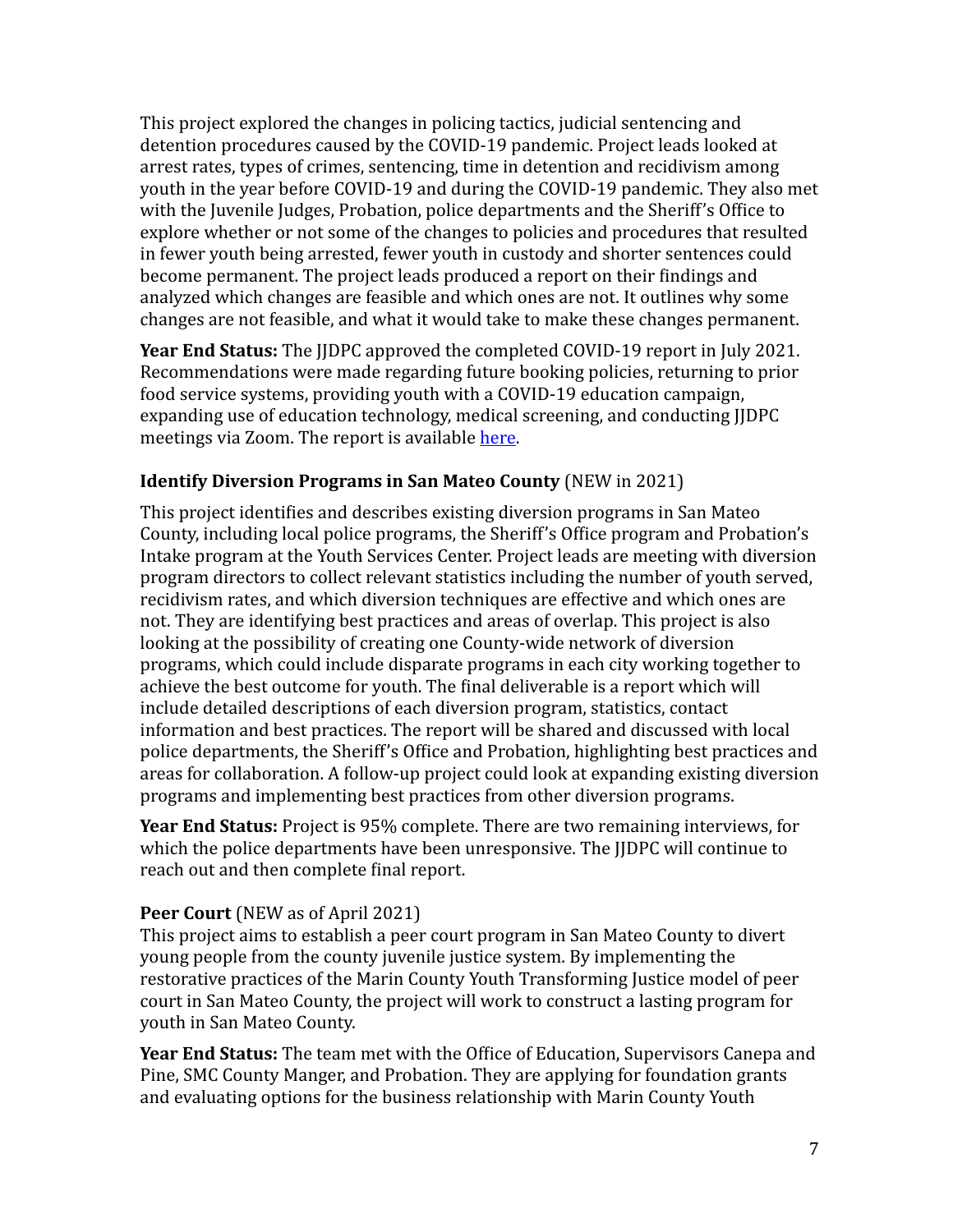Transforming Justice (YTJ). The project is a recipient a 2022 Community Fund grant from the Chan Zuckerberg Initiative under the name of Hear Us: Youth for Restorative Justice.

## **Providing After-School Care in Underserved Communities**

## **Analyze Current After School Programs for Elementary and Middle School Children** (NEW in 2021)

This project researched, identified, and cataloged existing after-school programs for elementary and middle school-age children in underserved communities. The project leads determined the services each provides, such as support with schoolwork, life skills development, support for health and emotional needs, and pro-social activities. It identified any barriers to full utilization of the programs and service gaps where they exist. The project leads researched websites, reviewed CCCS research results, and interviewed key program providers and other stakeholders.

**Year End Status:** In addition to the catalogue, a detailed analysis of programs organized by school district was completed. The final After School Report (available [here](https://probation.smcgov.org/sites/probation.smcgov.org/files/documents/files/JJDPC_Afterschool_Programs_FinalReport_1021.pdf)) and the follow-on Project Plan for Advocating for Filling Unmet Needs were approved by JJDPC in September 2021.

## **Advocate for Filling Unmet Needs in After School Programming**

(NEW as of September 2021)

This project's goals are to gain increased familiarity with the process for building and funding expanded learning programs and work with advocacy group to gain support for additional affordable and accessible programs to meet identified needs. The project leads are working with stakeholders to coordinate actions, build collaborative relationships, and leverage resources.

**Year End Status:** Presentations of the After School Report are currently being scheduled with advocacy groups in January 2022.

## **Increase School Attendance** (continuing from 2020)

Truancy is a leading indicator of juvenile delinquency, and puts youth at a disadvantage for succeeding in school and life. The Commission believes that keeping students in school is key to preventing delinguency. The goal of this project is to develop recommendations on how to address truancy effectively, increase student attendance, and thereby increase the percentage of students graduating from high school. A task force consisting of representatives from the County Office of Education, school district boards of trustees, mental health, legal advocacy, and other NGOs involved in education has been meeting, throughout the year.

**Year End Status:** The Project goal was changed from reducing truancy to the broader and more positive goal of increasing attendance and graduation. The team is now evaluating whether this project is better managed by the County of Education.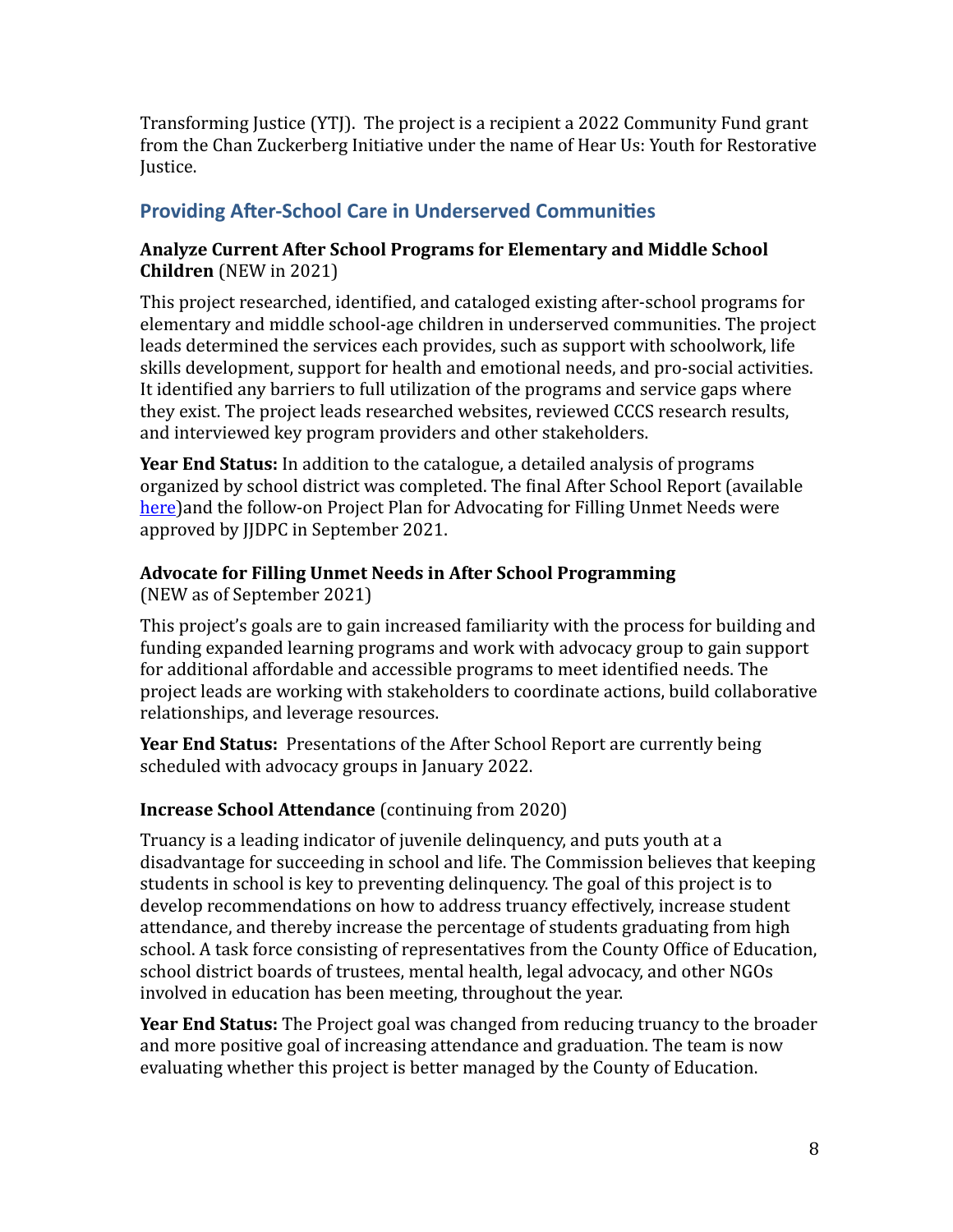## **Projects to Develop Foundational Capabilities**

## **Create a Dashboard for JJDPC to Monitor Data on Juvenile Justice (NEW in 2021)**

This project identifies key indicators and methods for tracking them. The indicators are intended to help the Commission identify trends affecting youth in San Mateo County and help identify areas of future IIDPC study. Through a review of public data and interviews with key stakeholders, the committee determined sources of information, common definitions, and a process for collecting, maintaining, and displaying the data.

**Year End Status:** A Dashboard of monthly and annual data has been completed, is updated monthly, and is available on the IIDPC web site. See the Dashboard here.

## **Establish a JJDPC Presence on Social Media (New in 2021)**

In 2020 the JJDPC completed a Marketing and Communication Strategy to broaden awareness of the IIDPC in San Mateo County. We completed the first steps of implementing the plan in that year using our current capabilities. In 2021, we took additional steps by filling a marketing coordinator position on the Commission to investigate the use of social media.

**Year End Status:** After working with the County on the development of social media work plans and adopting social media guidelines for Commission usage, we now have active IIDPC accounts on Instagram, Twitter, and YouTube.

# **Inspections**

During the year, IJDPC teams consisting of three to four commissioners conducted California state-mandated inspections of San Mateo County's Youth Services Center and Camp Kemp, as well as Canyon Oaks Youth Center. Separately, a team also inspected the schools at all three sites. We did not inspect any police stations because no minors were held in secure detention in 2020 according to the Board of State and Community Corrections (BSCC). All detailed inspection reports were submitted to the Court and Board of Supervisors in December 2021.

Overall, the three facilities received positive reviews for professional and dedicated staff and efforts to provide trauma-informed services designed to provide vouth with support, guidance, and structure. The Commission commends the staff for keeping youth safeguarded against Covid-19 and managing vaccination and testing programs. As we have in prior years, we recommend improving vocational training programs and reentry planning. We found that meal service provided at YSC and Camp Kemp by the County Sheriff has resulted in numerous grievances and distress among the youth and we recommend returning to on-site food preparation when possible. Full reports with recommendations are available [here.](https://probation.smcgov.org/jjdpc-inspection-reports)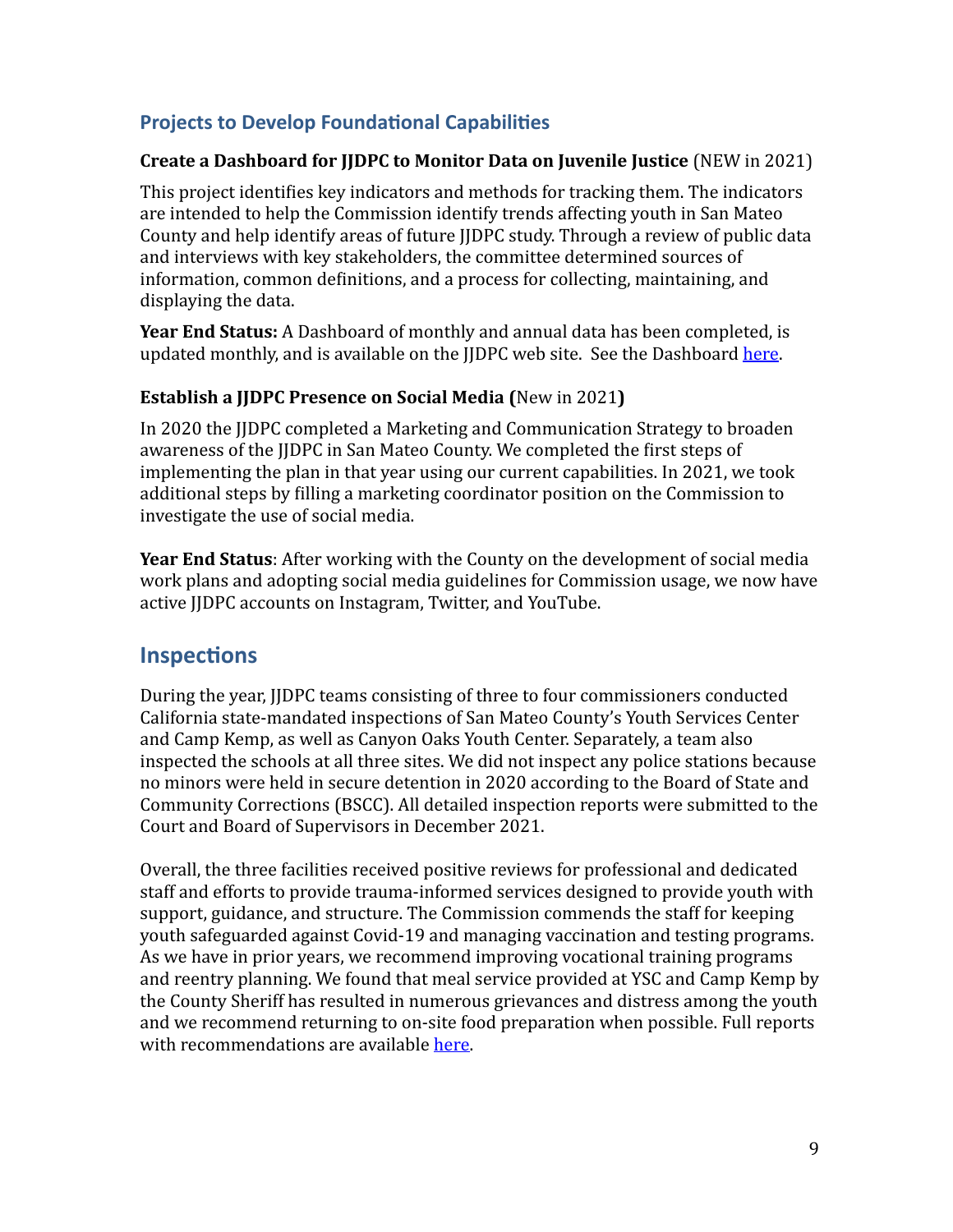# **Speakers**

During 2021, the Commission invited speakers to discuss San Mateo County programs and services aimed at supporting youth and their needs.

## **Board of Supervisors**—February

• David Canepa, President of the Board spoke about the need for San Mateo County to invest in diversion programs to keep youth from being incarcerated and the need for alternative programming for YSC youth.

#### **Fresh Lifelines for Youth (FLY)** – March

• Susie Rivera, Vice President of Youth Voice and Executive Director of Santa Clara County discussed FLY's Youth Advisory Council in Alameda County.

## **Peninsula Conflict Resolution Center (PCRC)** – June

• Malissa Netane-Jones, Managing Director of Initiatives and Services discussed the services provided to the Pacific Islander youth community by PCRC.

## **Fresh Lifelines for Youth (FLY)** - August

• Kate Heister, Director, FLY San Mateo County reported on the focus groups they held with youth at the DII.

# **Cross-Functional Representation**

Commissions served as community ambassadors to relevant County boards and committees. In 2021, JJDPC commissioners attended meetings and represented the JJDPC at the following organizations:

- **Commission on Disabilities:** Co-Chair Barrack represented the Commission.
- Diversity & Equity Council: Co-Chair Telleria represented the Commission.
- **Domestic Violence Council:** Commissioner Labouisse represented the Commission.
- First 5 San Mateo: Commissioner Swope represented the Commission.
- **Juvenile Justice Coordinating Council (JJCC):** Co-Chair Telleria represented the Commission.
- **JJDPC Santa Clara & Alameda:** Vice-Chair Wilson represented the Commission.
- **JIC San Francisco:** Commissioner Rasmussen represented the Commission.
- **Lesbian, Gay, Bisexual, Transgender, Queer Commission:** Commissioner Rasmussen represented the Commission.
- **Mental Health, Substance Abuse Recovery Commission:** Commissioner Labouisse represented the Commission.